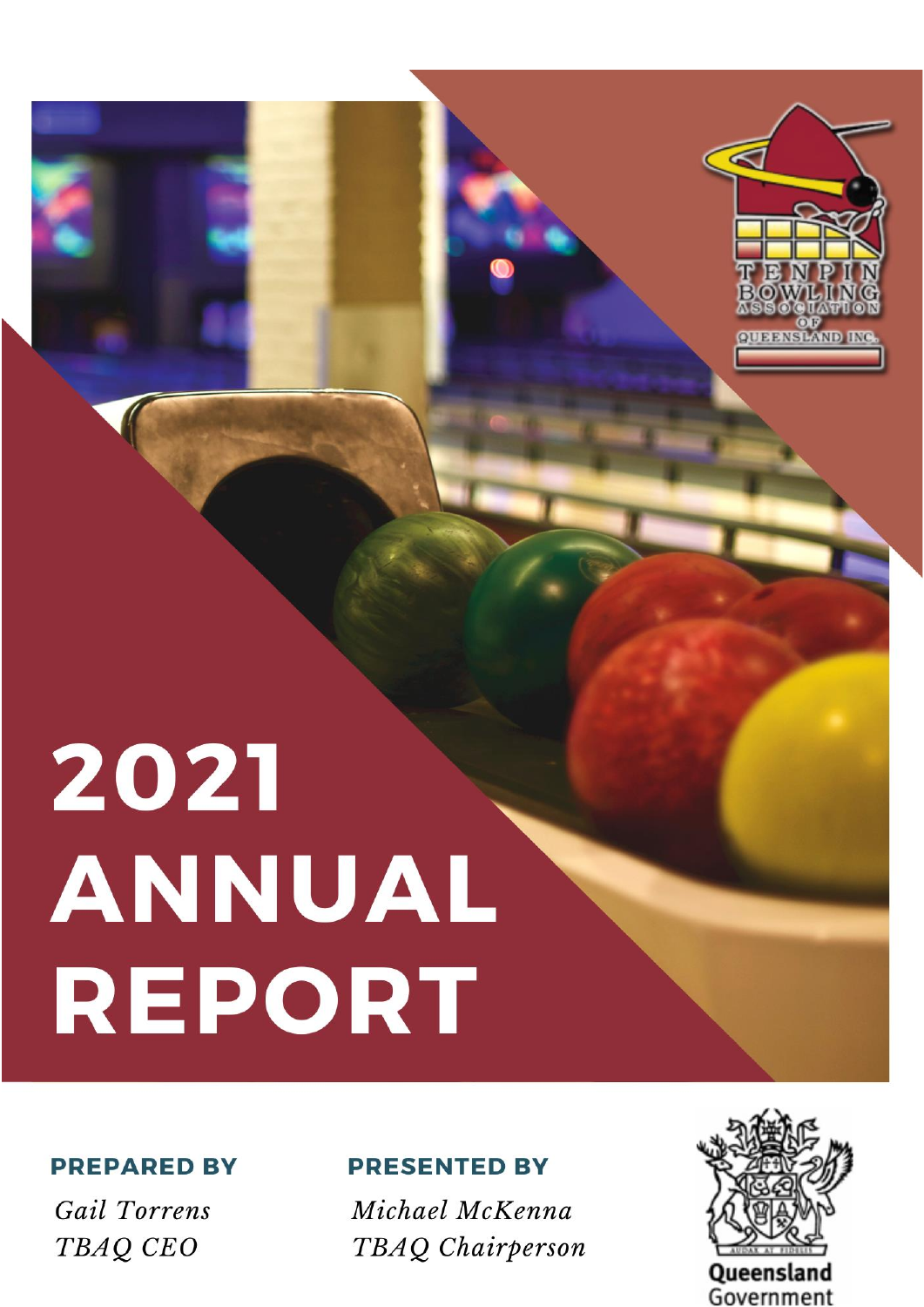

### **TBAQ Board Members**

- Michael Mckenna Chairman
- Benjamin Moore Secretary
- Carmel Raju Treasurer
- Morty Douglass VP South
- Frank Nucifora VP North
- Brian Bates –Independent

Proprietors representative

#### **OUR QUEENSLAND COMMITTEES:**

#### **Committee Chairpersons – State events – athlete pathways Qld.**

- North Queensland Junior Committee Tyson Jones
- South Queensland Junior Committee Nathan Stein
- State Disability Committee Beth Boyd
- State Adult and Youth Committee Morty Douglass/Cheryl Womack
- 
- North Qld Adult Coordinators (NQ Adult Zone) Bob Doyle & Ralph Strecker

*Plus recognising the valuable contribution of all volunteer committee members working with each of the lead persons of each TBAQ authorised committees*

### **TBAQ Staff / Roles**

- **CEO Gail Torrens Grad.Dip (Elite Sport Coaching)**
	- TBAQ HR management
		- $\circ$  Excellent team of 1 full time Development officer  $-2$  part time Development Officers – 1 office financial manager.
	- State Gov Active Industry Funding and acquittal
	- Proprietor and Association liaison
	- **State Coaching Director**
	- Manual writer sport specific
	- State Committee support person alongside VP North and VP South
	- Complaints committee TBAQ
	- MPIO TBAQ
	- TBAQ Operational Plan coordination and delivery
		- o State Government liaison
		- o Sales and Marketing
		- o Community services, in school, in centre
		- o Brand development Roll 'n Strike, Tenpin Tots, Over 45/Seniors
		- o State Committee liaison/assistance Junior development
		- o High performance coaching and coach workshop developer
		- o TBAQ State event supporter
		- o Qld tournament calendar
		- o Qld education and training calendar for associations, officials, volunteers, coaches, athlete pathways
		- o Social media and website news

Board Member - QSport: Indoor Sport Group (21 Indoor Sports in Qld)

#### **Development Officer Development Officer Dylan Stubbs**

- Sales and Marketing
- Roll 'n Strike
- Event Manager Interschool Challenge
- Sporting Schools (in School)
- Website updates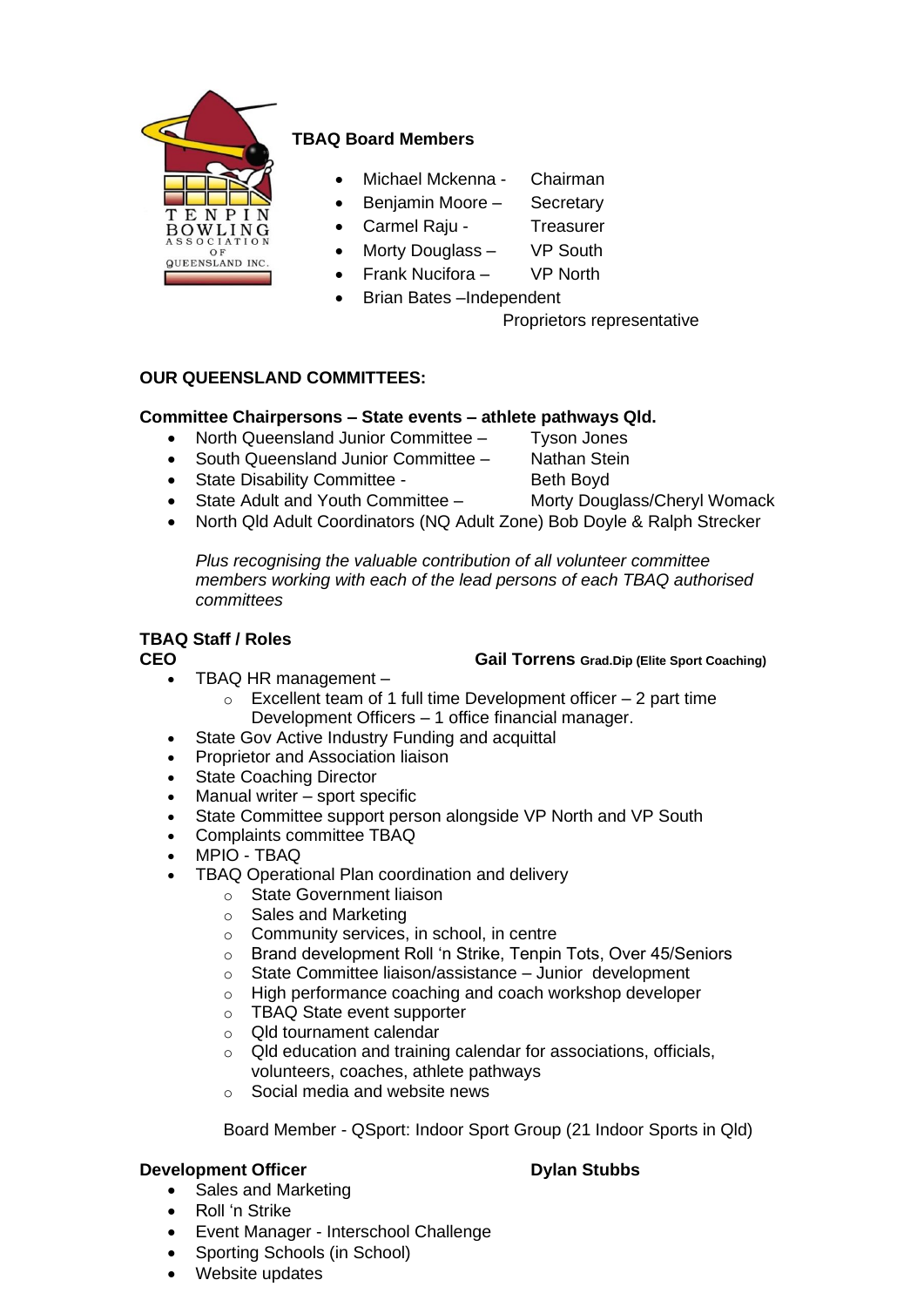- Tenpin Tots
- LGA Funding applications/Association support
- Pan Pacific Masters Games Convenor

### **Development Officer Robert Mitchell**

- Roll 'n Strike bookings and administration
- Interschool Challenge competition state wide.
- Tenpin Tots
- App Development
- Professional Development (University bookings and visits)
- UniSport Nationals
- Website updates/development

#### **Development Officer Cachary Mabb**

- Vacation Care program Bookings/Administration
- Tenpin Tots
- Roll 'n Strike teacher in-service
- Website updates
- Aged Care program Bookings/Administration
- Database management and development
- Assistant to CEO

### **Communications/Marketing Public Relations Lynne Clay**

- Part-time contractor to TBAQ encompassing:
	- o Communications: TBAQ members, Queensland and national bowlers, local, state-wide and national media, bowling industry, corporate and government stakeholders,
	- o Marketing: Collaboration and support of TBAQ team,
	- o Events: Securing sponsorship, stakeholder coordination and PR, ancillary events organisation in tandem with tournaments and championships,
	- o Public Relations: Profile enhancement for TBAQ and the sport of Tenpin Bowling throughout Queensland.

### **Accounts Sharon Stephenson**

- Centralised Accounts including state committees financial operations reporting to TBAQ Treasurer and CEO
	- o Accounts Receivable,
	- o Accounts Payable,
	- o Payroll, Reports for Board,
	- o Tax reporting, etc.
- Assistant to CEO

Supported by:



**Oueensland** Government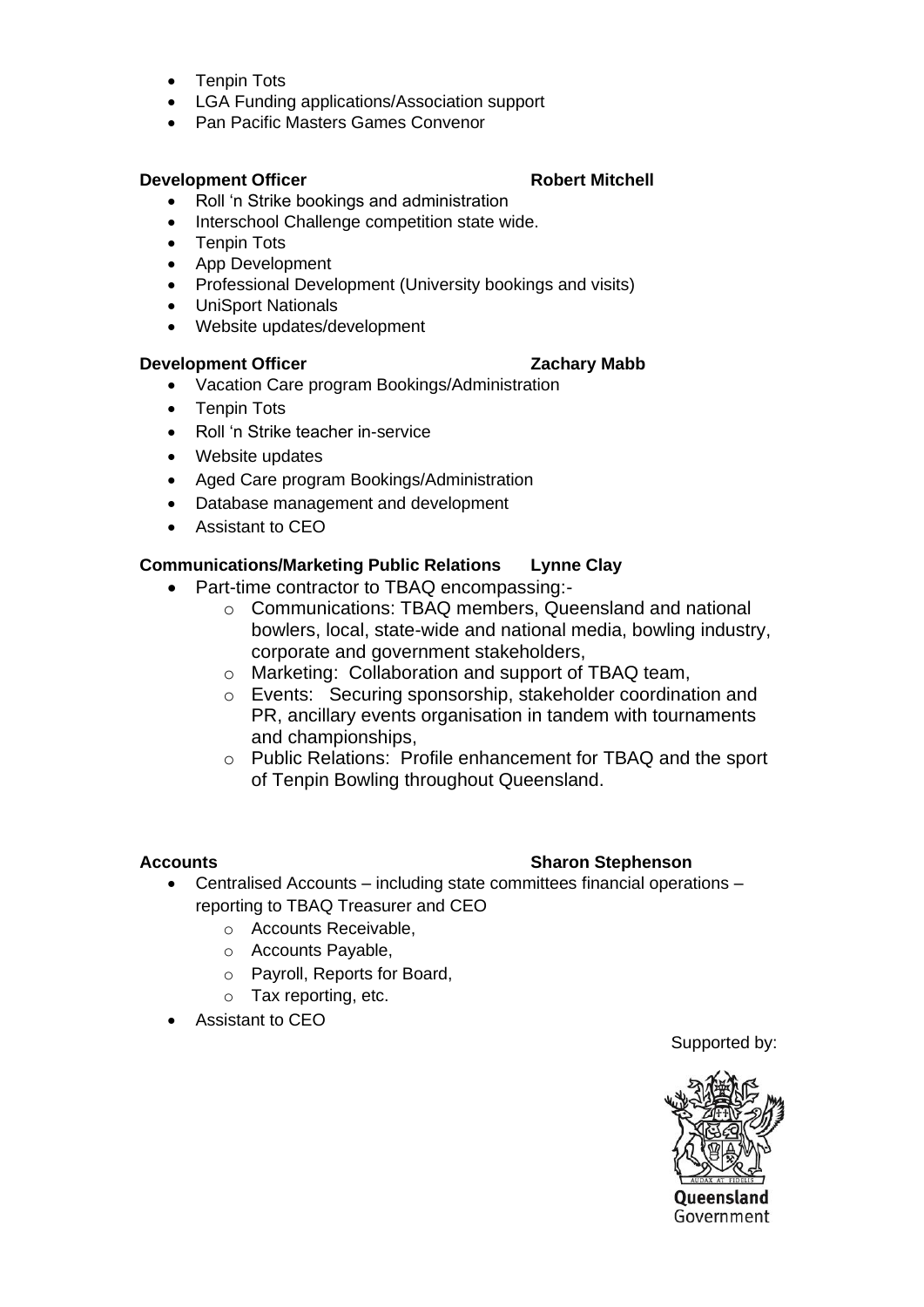# CHAIRMAN'S 2021 REPORT

# Michael McKenna

I am pleased to present this report to members and other interested and related parties on the 2020 calendar year for the State Association of Tenpin Bowling Association of Queensland Incorporated.

**TBAQ acknowledges the support the State Government provides**, not only as the single biggest individual contributor to TBAQ. TBAQ have delivered State Governments strategic outcomes of more Active Queenslanders through the delivery of sport services of Tenpin. TBAQ also acknowledge all the efforts of our local associations, committees, supporting proprietors and Tenpin Bowling Australia (TBA), our National Supporting Organisation. Without their support, the Board's task of maintaining our program of an extensive list of sport services would be much more difficult than it is.

**TBAQ have delivered, best practice delivery models** to meet current needs of the Sport of Tenpin and the Community through the use of technology to meet the challenges of distance both economically and operationally. TBAQ planning to expand our online digital resources into 2021.

Thanks to the CEO, the staff and volunteers working and enhancing TBAQ's role in influencing, assisting the growth and development of our sport in Queensland, we have had again a remarkable year. TBAQ oversaw the supply and maintenance of \$431,000 of modified tenpin bowling equipment to schools, universities and communities during 2020 with demand growing each year for our all abilities, all gender, fun activity available at no cost to schools and community groups, hospital rehab units and also in use in afterschool and holiday care programs.

**Commercial centres partnerships** were integral in supporting the delivery and sponsorship of 20% of our School Roll 'n Strike resources (modified tenpin lanes) 80% provided by positioning sponsorships and supporting Sporting Schools programs in Qld. Our Roll 'n Strike program in schools reaching over 77,000+ school children in Qld (2020 figures). Conversion rates from community to the sport venue is desirable to ensure a lifetime habit of activity and participation keeping Queenslanders active and healthy. TBAQ distribute invitations and offers from local centres to schools and have new digital competitions available to further entice more of the 77K children in Roll 'n Strike programs to participate at local venues.

Gail is the Chairperson of the Indoor Sports Group (22 Qld Indoor Sports) and a Board Director of QSport. Our **Covid Indoor Sport Industry Plan** provided to all commercial centres in Qld is the result of QSports activities in partnership with Queensland Government. We were fortunate to get our centres back in operation as early as possible thanks to the delivery of plans and guides constructed by Gail for Indoor Sport in Qld.. Qld proprietors quick to take on the plan to protect customers, providing a covid safe environment.

V**olunteer committees and coaches** provide pathway events, Junior and Youth Development camps, 'learn to bowl, 'coach supported state- wide leagues', research and development, coach, officials and athlete pathways, coach and official recruitment.

TBAQ was active in the support of community organisations operating in sports halls, multisport expos, and support for people with a disability. Plans for the expansion of these services, early learning programs (Tenpin Tots) and support targeting 45-65 year old's and retirement homes are ongoing.

Queensland (TBAQ) was the first State in the sport of Tenpin Bowling to initiate the 'in-school' development program Roll 'n Strike. Expanding support services to Universities increases our

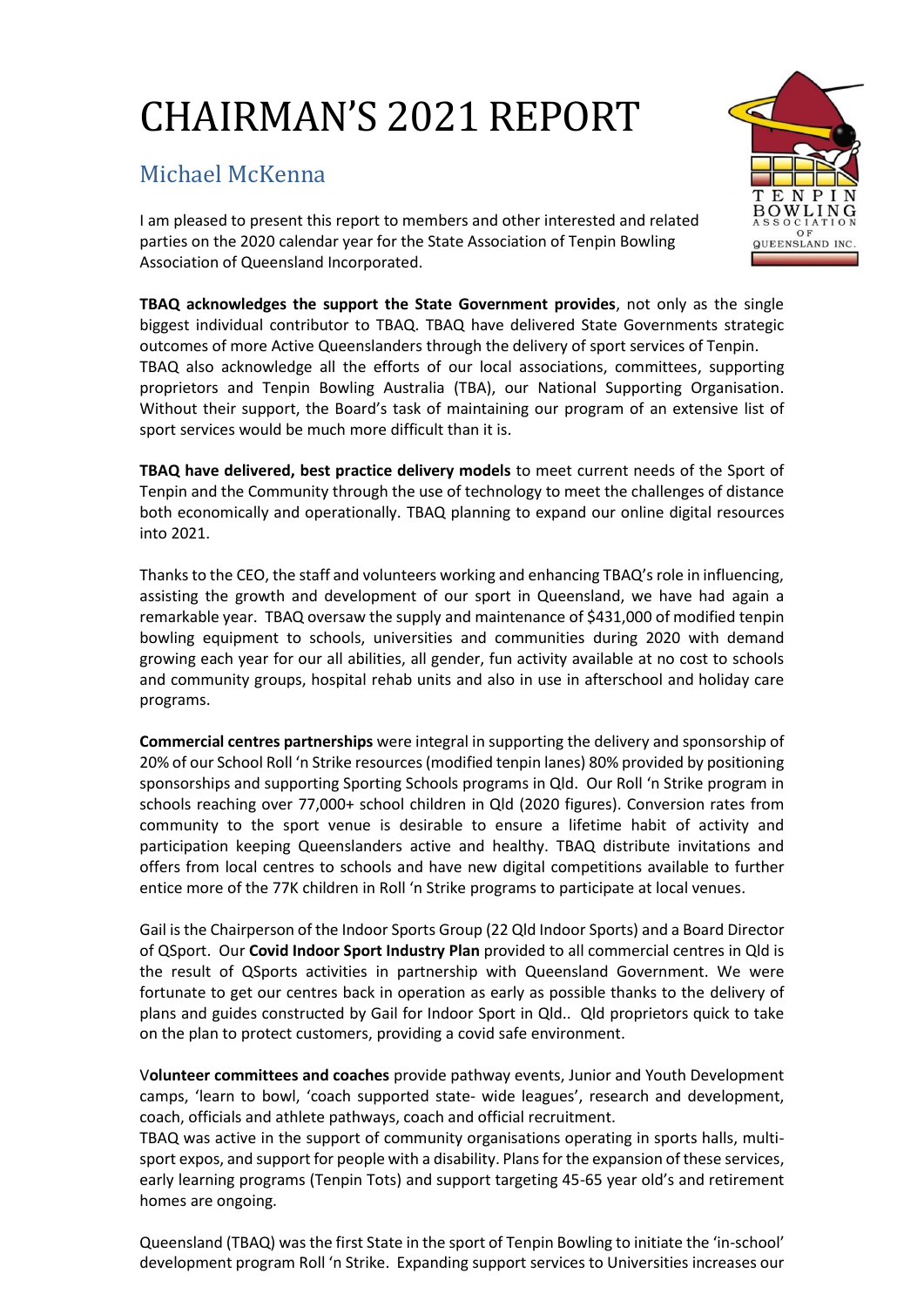reach in Queensland. **TBAQ have on-line teacher development program** as an example of effective best practice option to teachers prior to their placement in schools. **TBAQ provide Universities and Schools** with the tools to teach. The program keeping all students (up to 36 in a class) on task at all times during the program. The Roll 'n Strike program of Tenpin is used in Universities as an effective teaching tool in the Bachelor of Education HPE pedagogy unit at Southern Cross University in past years.

**Acknowledgment of our partnership with State** Government is within our video education support material and all of our communications of sport services. TBAQ have updated our teacher resources, aligning with current Australian curricula requirements with a new look manual utilising curriculum specialist Mr Glenn Amezdroz.

TBAQ connect through **Qld RecCONNECT** to offer sport services to an inclusive audience. Resouces such as the Auslan video to better orientate persons with a hearing impairment to the sport and recreation of tenpin are available. TBAQ support all services aligned with Bowl Ability the National Inclusive program. Tenpin Bowling is the number one activity choice providing the physical and emotional success of participation.

TBAQ has a base of **25 sport registered Bowling Centres** state-wide in 2020. Some centres represented by both a junior and adult associations/clubs. TBAQ has **32 Associations** existing in Qld. Our aim is to have all our associations incorporated. Qld TBA Sport membership just under **8000** and recreational bowlers in 2020 numbering over **150,000**.

We have **6 Volunteer committees** who deliver our State and Zone Championships and Events. **Our committees are in charge of pathways of state representative teams** for all categories of bowler, and 2 event specific committees who manage state driven events for juniors (QJC), for juniors 18 years and under and the PPMG committee for seniors over 35 years of age. TBAQ provided governance resources and guides at no cost to Associations in 2020 through an external organization Community Sport utilizing **"Club Spot".** Ensuring up to date governance guides, templates and assistance is provided, and have entered into an agreement to continue this support in 2020 and beyond.

**The State Based Training Squad is** the pathway to National teams along with ranked events, for Qld Tenpin Bowling Talent ID processes, The State Training Squad is accessible to all categories of bowler including, Junior, Youth, Adult, Senior and Bowlers with a disability. The State based training Squad program for athletes is also a training ground for our coaches. Local coaches passing this knowledge through TBAQ coach education workshops accessed at regional and rural areas. Gail has launched a newly updated **12 frame program** to provide training to enhance athletes tournament success and it has been accepted well details on our education and training calendar of upcoming dates.

TBAQ provided **Coach Workshops** to upskill and support local coaches to deliver up to date material to athletes. **Coach Developers** have been identified (6 to date situated in Rockhampton, Mackay, Townsville, Brisbane, Cairns and Toowoomba) with further networks to be built over the next 5 years to support and expand our numbers of coaches.

Junior pathway process allows Queensland juniors to fast track to national levels through State and international experience opportunities boosting results at national levels with more of our junior and youth athletes gaining places in Australian teams through National tournament rankings and selection to compete overseas.

TBAQ introduce World Champion American Professional bowlers to join our highperformance program including this activity in our Junior and Youth development Program and State Training Squad promotions in addition to our regular clinics and camps available in North Queensland and South Queensland. Jason Belmonte (World ranked Number 1) recently providing video to our juniors at training camp and also to encourage juniors from across Australia entering in the nationally ranked Qld Junior Cup in May 2021. This has proved to be extremely successful.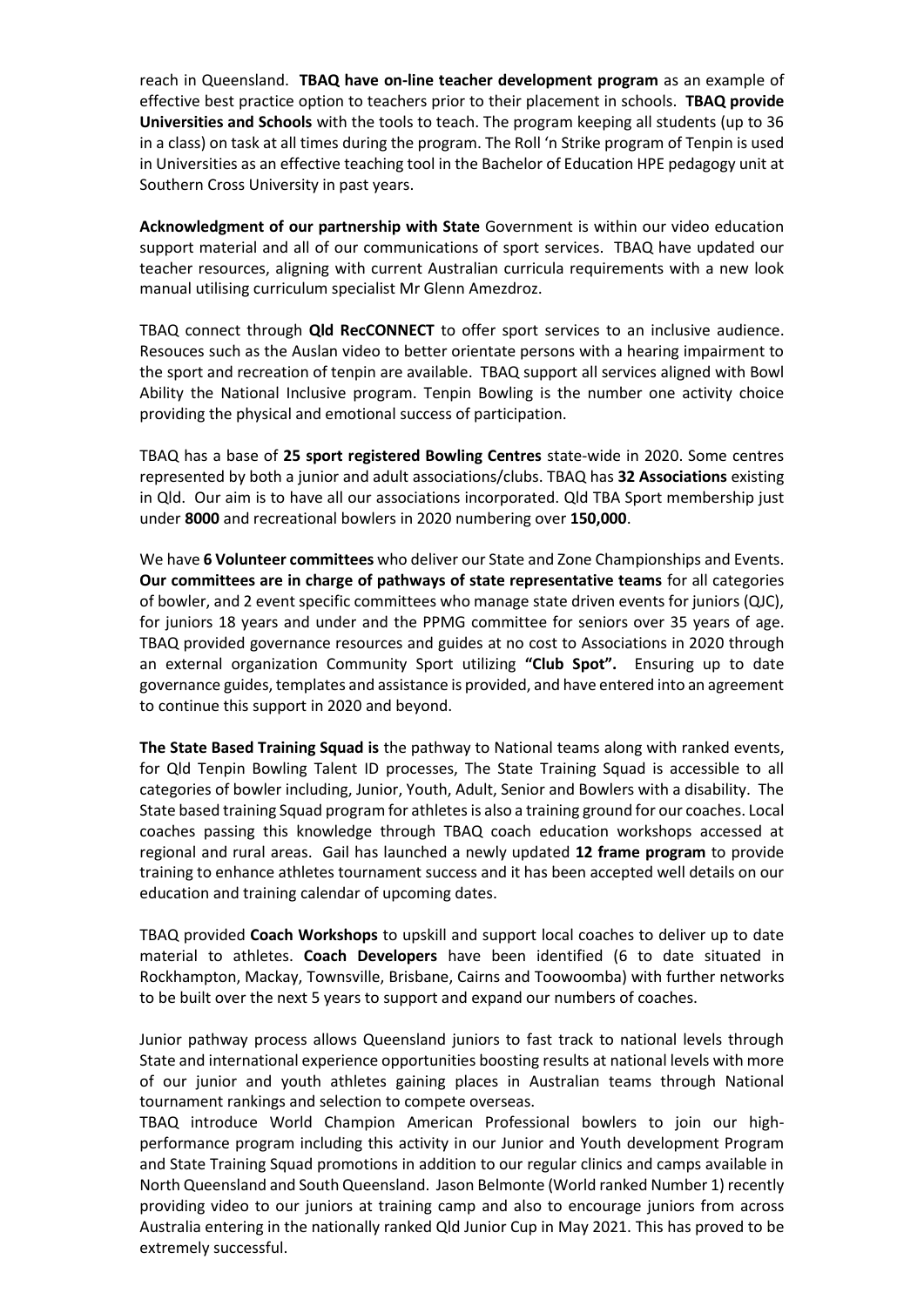**The expansion of our sport services** and the sheer size of our popular in school program necessitated us to again continually rebuild the functions of our website. Functions such as ongoing library of reports on events held locally and state -wide, location finders for local bowling venues, community services are enhanced through automated school booking of free resources provided to schools via our website and education and training videos available online for teachers.

We have recently **partnered with Qld Universities** to develop an APP to support teachers in school with ready access to these instructional videos and sport information. This in turn provides TBAQ cost savings by assisting us to conquer great distances and travel expenses to provide specific training in the large State we live in. We will constantly evolve our IT to meet our needs.

TBAQ are in the process of streamlining our reporting processes and rebuilding volunteer numbers across Queensland. The transient nature of the population in some regions of Queensland poses a constant challenge for us as a state sporting organization. Our sport boasts 25 venues in all regions of Qld with our school program covering more of the State, we have been successful delivering consistent services where we are short of volunteers by providing part time development officers to deliver those services.

*TBAQ through responsible governance, financial management and sport service delivery have built a stable and well-run State Level Sporting Organisation and we look forward to another exciting and we are sure challenging year, delivering sport services to all regions of Queensland.*

We are grateful for the support of the Queensland tenpin community, stakeholders and volunteers we work with.

Michael McKenna TBAQ Chairman





**TBAQ** 

Supported by

**Queensland** Government

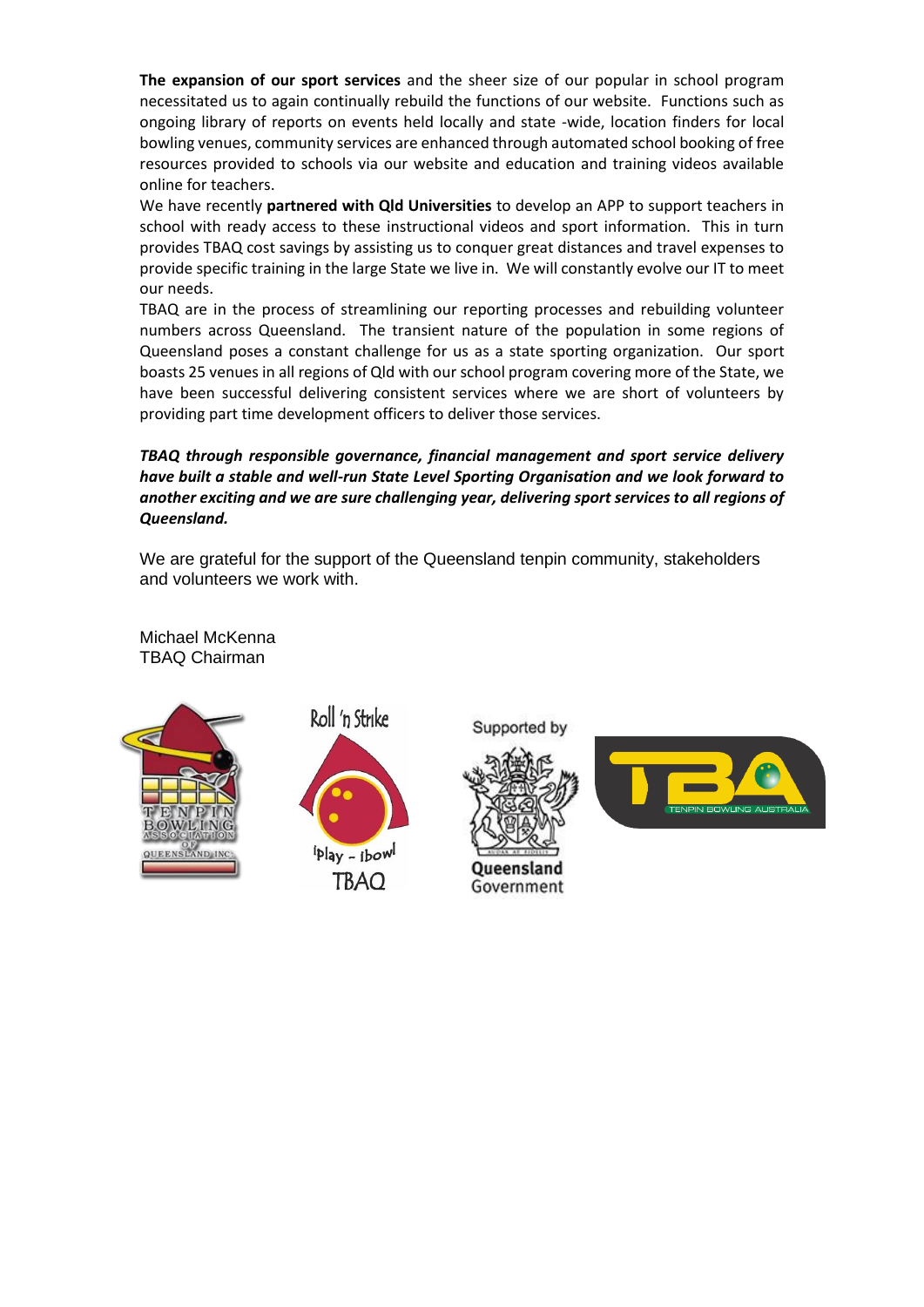

# **ANNUAL GENERAL MEETING**

### **Tenpin Bowling Association of Qld Inc.**

*To be held on Monday 10th May 2021 Zoom teleconference 7pm*

# **Agenda**

- *1.* Opening *approval from all delegates to continue in teleconference mode – moved and seconded.*
- 2. Apologies
- 3. Minutes of Previous Annual General Meeting (22<sup>nd</sup> June, 2020)
- 4. Business Arising from Minutes
- 5. Annual Report for 2020
- 6. Audited Financial Statements and Balance Sheet for 2020
- 7. Notice of Motions
- 8. Appointment of Auditor for 2021
- 9. Election of Board Members for 2021
- 10. Close

Chairman signature: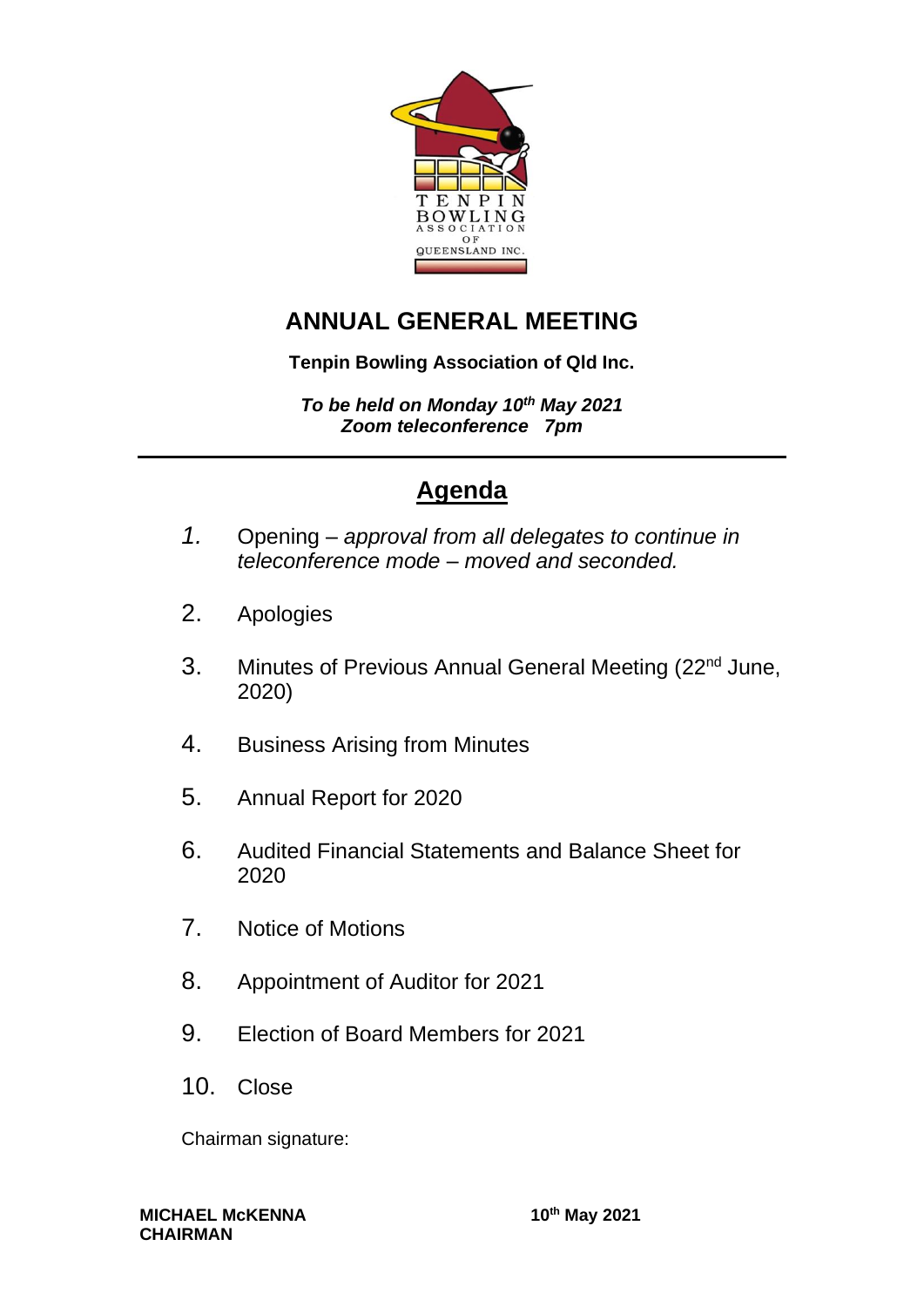



# **Annual General Meeting Minutes Monday 22nd June 2020 Zoom Teleconference - Commenced at 7.00pm**

1. Roll Call and Apologies

| Centre/association      | <b>Name</b>           |                                                |
|-------------------------|-----------------------|------------------------------------------------|
| Cairns                  | <b>Peter Finitsis</b> | Delegate                                       |
| Caboolture              | <b>Brian Bates</b>    | Delegate                                       |
| Rockhampton             | John Mckenna          | Delegate                                       |
|                         | Sophie Patterson      | Delegate                                       |
| TBAQ                    | <b>Gail Torrens</b>   | <b>CEO</b>                                     |
|                         | <b>Dylan Stubbs</b>   | Development Officer                            |
|                         | Sharon Stephenson     | Accounts manager                               |
|                         | Michael Mckenna       | Chairman                                       |
|                         | <b>Benjamin Moore</b> | Secretary                                      |
|                         | Carmel Raju           | Treasurer                                      |
|                         | Lynne Clay            | Media consultant                               |
| Mt Gravatt              | <b>Tracey Crisp</b>   | Delegate                                       |
|                         |                       |                                                |
| Mt Warren               | Rudy Turozi           | Delegate                                       |
| Strathpine              | <b>Clayton Marks</b>  | Delegate<br><b>TBAQ Committee</b>              |
| SQJC                    | Nathan Stein          | Chairman<br>Delegate/TBAQ                      |
| <b>NQJC</b>             | <b>Tyson Jones</b>    | <b>Committee Chairman</b><br>Coolangatta/Tweed |
| <b>State Disability</b> | Beth Boyd             | Delegate                                       |
| <b>Burdekin</b>         | <b>Frank Nucifora</b> | Delegate                                       |
| TBA                     | Cara HoneyChurch      | <b>CEO</b>                                     |
|                         |                       |                                                |

a. Present:

- b. Apologies Morty Douglass: Kingaroy Tenpin Bowling Association Inc.
- 2. Table 2019 AGM minutes
	- a. Tabled and available on TBAQ website.
	- b. Moved by Beth Boyd and Seconded by Gail Torrens and motion carried.
- 3. Business Arising from Minutes Nil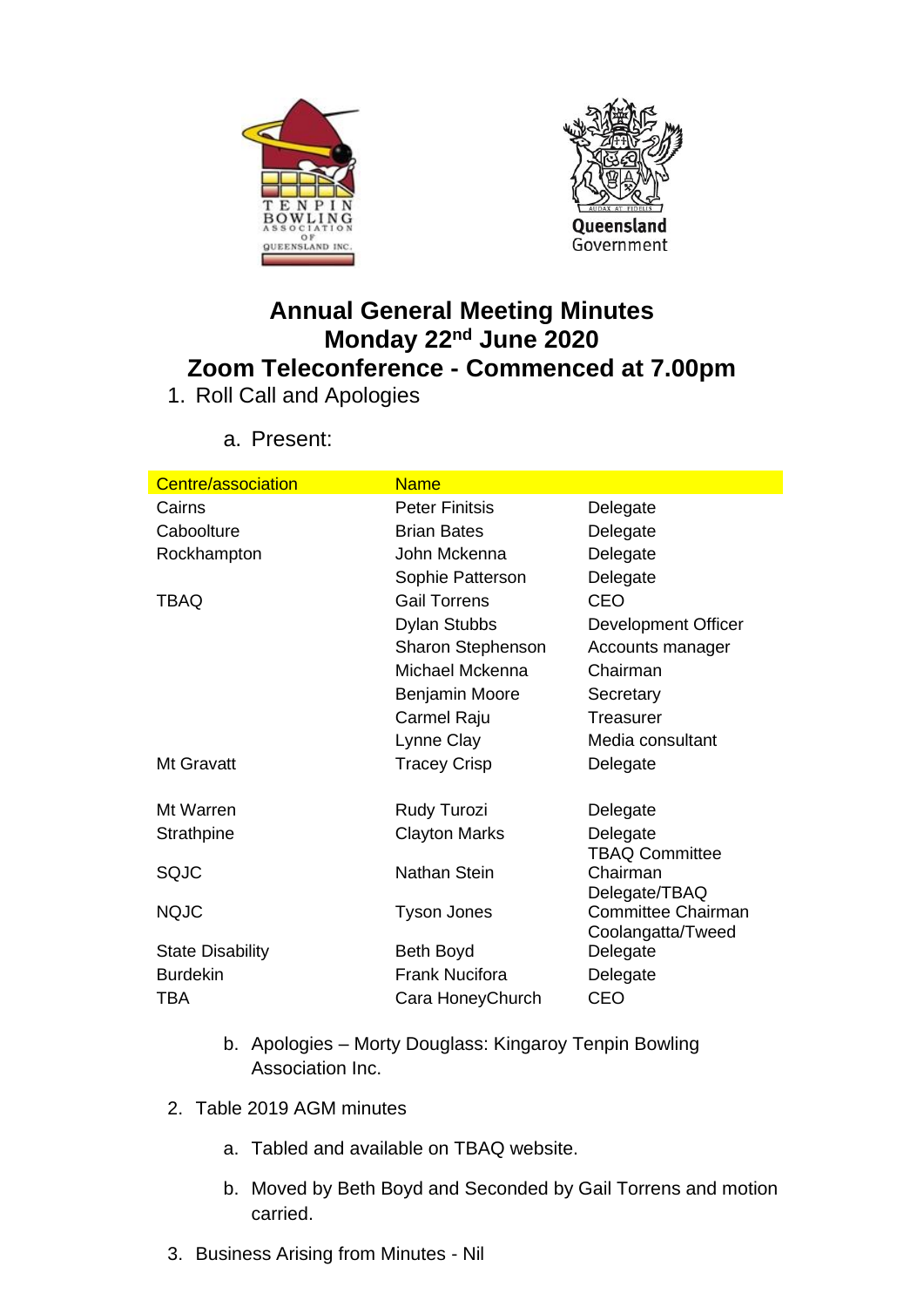- 4. Table Treasurers Report
	- a. Tabled
	- b. Carmel provided an overview of the report
	- c. Report was moved by Brian Bates and seconded by John McKenna and was carried
- 5. Dealing with Notices of Motion received by the Board:
	- a. Motions:
		- i. Use of teleconference
		- ii. AGM timeline
		- iii. Fee to Centres
		- iv. Remove acceptance of Cheques
	- b. Tabled
	- c. Motions were seconded by Brian Bates, no one against and were Carried.
- 6. Motion to appoint an auditor
	- a. Put forward to use same auditor as 2019 SRJ Walker Wayland
	- b. Moved by John McKenna and Carmel Raju Seconded and was carried
- 7. Table Chairman's and Annual Report for 2019
	- a. Tabled and available on TBAQ website
	- b. Michel McKenna provided an overview
	- c. Report was received and carried.
- 8. Election of the Board of Management
	- a. All board members re-standing for next year.
	- b. Seconded and carried.
- 9. Meeting closed at 7.20pm

**Signed:**

M. I. M. *Kura*r

Michael McKenna Chairman Tenpin Bowling Association of Queensland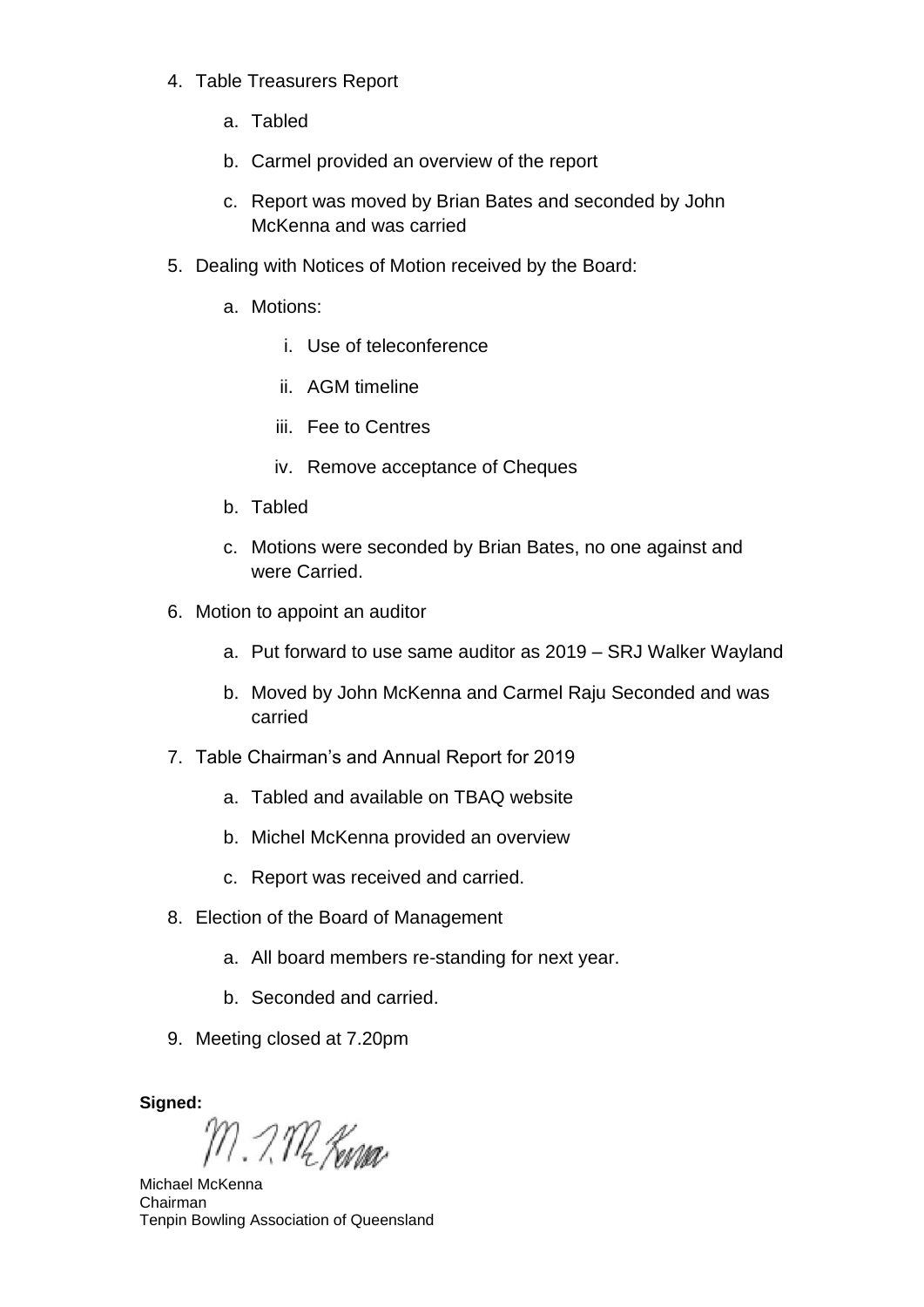

# NOTICE OF MOTION **To be dealt with at the Annual General Meeting of the Tenpin Bowling Association of Qld on Monday 10th May 2021**

**Update TBAQ Constitution 7.8 to add the following: "A TBAQ paid staff may hold any executive position on the TBAQ Board, however they will be ineligible to hold voting rights."**

**Moved by: Brian Bates of Caboolture Association**

**Seconded by: Frank Nucifora of Burdekin Association**

**Date 6th April 2021.**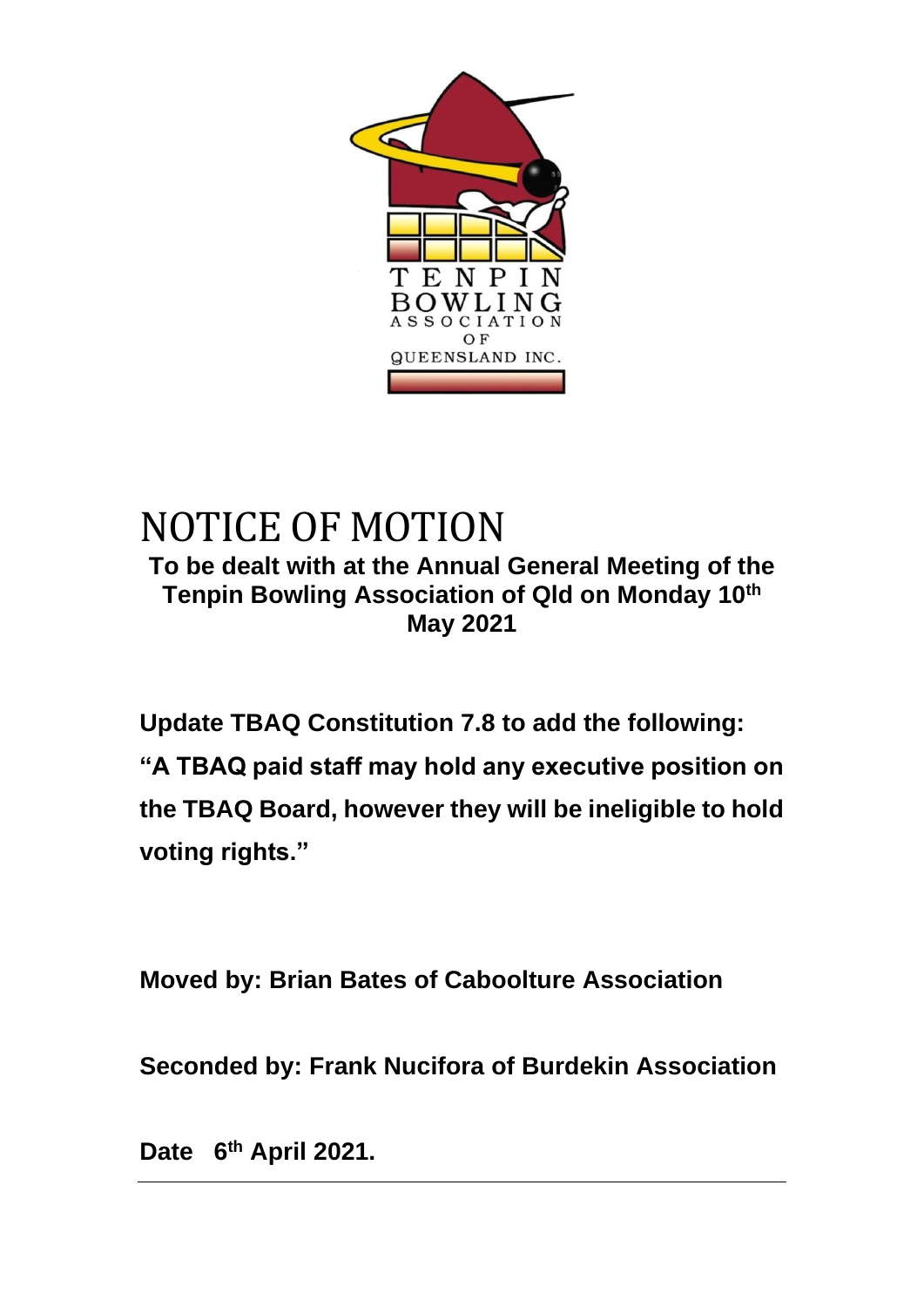

**TBAQ STATE COMMITTEE REPORTS 2020**



**Committee Reports Contents:**

- **ATBC Adult /Youth Tournament Bowling Committee**
- **SDC State Disabilities Committee**
- **SQJC South Qld Junior Committee**
- **NQAC NQld Adult Tournament Committee**
- **NQJC North Qld Junior Committee**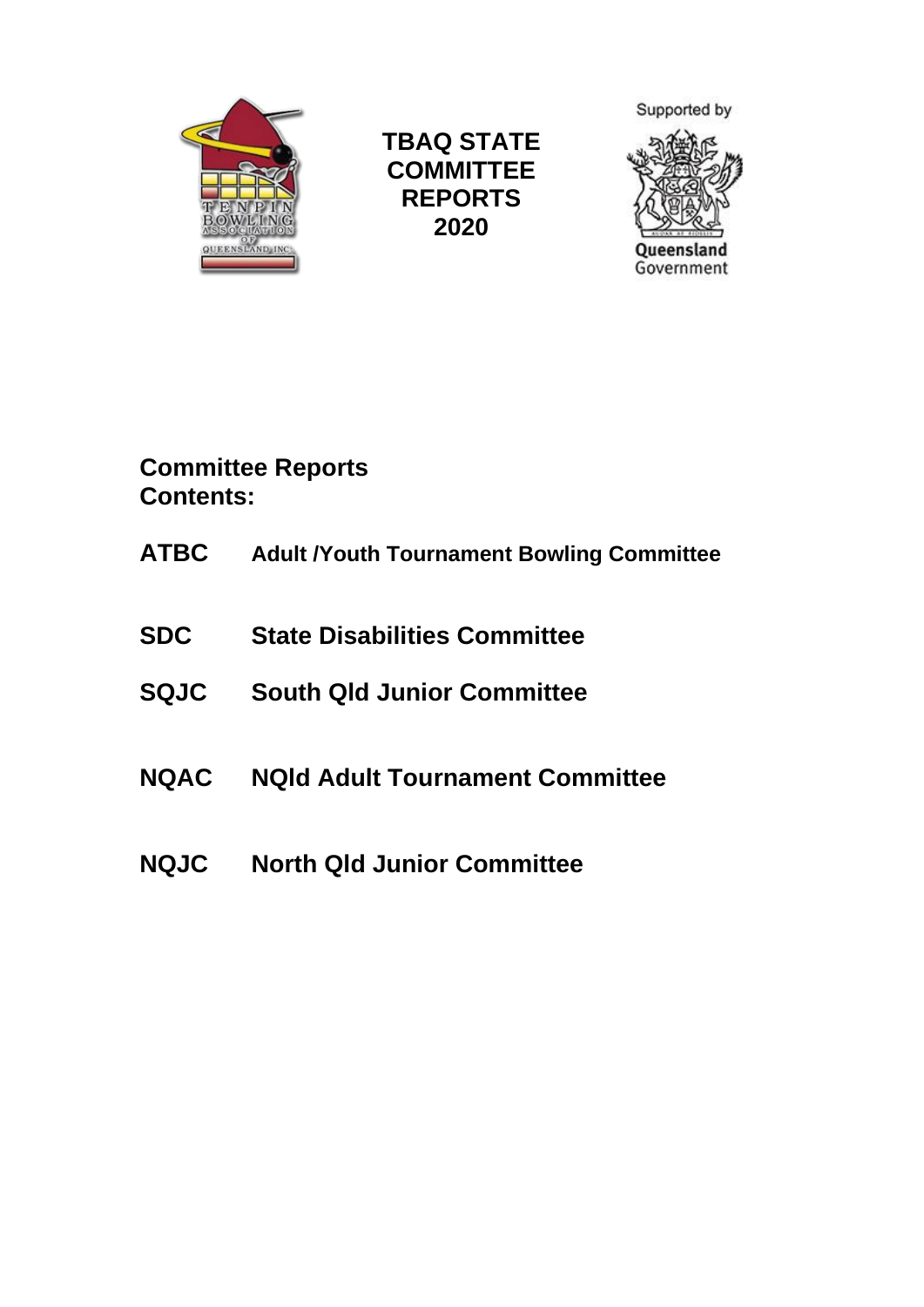

# **2021 TBAQ Adult & Youth Committee Report for AGM**

#### **Chairperson -Cheryl Womack:**

My role as Chairperson of the Adult & Youth Committee, certainly had its challenges and new learnings, however with the support of the TBAQ office, especially Gail Torrens, we got through this years Roll Offs and State Championships.

I have used my experience with other events to provide up to date summary reports to the TBAQ office on all processes. The TBAQ office staff ready to assist with anything required.

**The Committee**: Chairperson Cheryl Womack, Committee members Don Lindsay, Carl Womack, Bob Doyle, Colin Linton.

**Tournament Team**: Cheryl Womack, Carl Womack, Colin Linton, Gail Torrens and proprietors and staff at Strathpine Bowl.

#### **Team selection:**

Full selection for the 2021 State Team was certainly new for everyone involved, the selectors and criteria to base selections on were chosen and forwarded to Tenpin Bowling Australia prior to the selection. The process resulting in the following nominations received.

8 Youth Boys and 7 Youth Girls

12 Walter Rachuig Men and 6 Ladies

4 Senior Men and 6 Ladies

In a COVID threatening timeline that restricted many persons from travelling, I believe an overall great response for Queensland was evident with enough bowlers to contest teams for the Nationals in Hobart in July/August. Whilst this decision to do a full selection was not ideal, as this has not been done in previous years, I do believe it was the correct one.

#### **State Championship events:**

Next challenge was to organise the State Championships. Whilst in the beginning it certainly seemed to be manageable, it was a much bigger task than I anticipated without any previous knowledge in running one of these tournaments. With the help of Gail Torrens, Carl Womack and Colin Linton as our Tournament team, we would not have been able to complete this event. Morty Douglass provided assistance with the software and once we were going with these processes we soon got familiar with the software and became proficient.

There were some learning curves along the way and certainly have gained experience in what not to do next time in order to run it more smoothly. However, I believe there is a gap in information being readily available for anyone who is inexperienced or with no prior knowledge on these events in order to run them successfully.

However, we had 82 bowlers (68 Championship events and the remainder Masters and Cup participants) over 2 weekends at Strathpine Bowl. The Masters and Cup events targeted, Youth, Restricted, Open Grade and Senior bowlers. Numbers were down on previous years; however, it was well received by those who competed.

With all that in mind, I am overall pleased with this outcome and successfully completing these events for 2021.

Cheryl Womack **Chairperson** On behalf of TBAQ Adult & Youth Committee 07/04/2021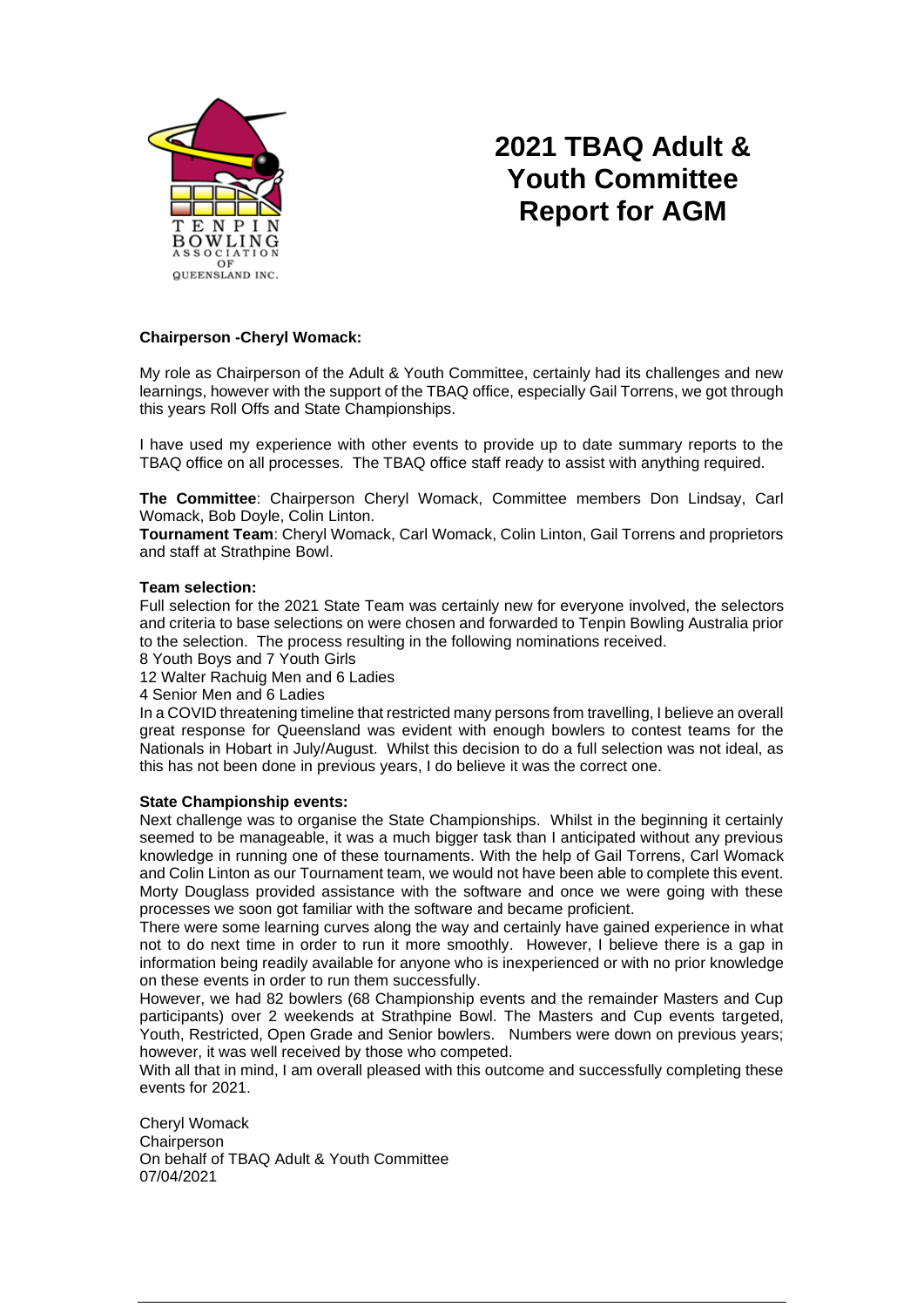# **TBAQ DISABILITY COMMITTEE. CHAIRPERSONS AND COLE CUP COACH REPORT 2020.**

Well another year has come and gone and it seems like only yesterday that I was writing a report for the last State AGM.

Covid Resulted in the cancellation of the Disability Nationals and our State Championships, these have been held over to 2021 and at the same venues. We also kept our state teams from 2020 for 2021.

I would like to thank the executive of our committee, Steve Tripney, Vice Chairperson and Bernie Madden, Secretary/ Treasurer for all their hard work in what has been at times an extremely difficult year, and that hopefully this year will continue as we have had up to now. Also to the individual centre delegates for what you do in your centres and when we have meetings your attendance and input. Thanks also to the parents, carers and coordinators for giving up of your time to attend events and training, you all help to make our events successful.

Sadly, we are still having issues with support workers who do not see Tenpin Bowling as anything but a social activity, not just championships but even leagues.

Also we are still having issues with bowlers/carers not abiding by the dress code at championships. Whilst some people may have an issue with the black dress pants/shorts, this has been raised and voted on a number of times and is the official dress code of the championships and will continue to be so, until it is voted to change the dress code. There will have been 12 months for bowlers to buy and get used to bowling in black dress pants or shorts from last years to this year's championships.

We have been using the new simpler championship program now for a couple of years, and last year we ran the masters qualifying and the master's events through this and the sprint component.

I would like to thank all of our Team officials for again putting your hands up to look after our teams for this year. Mr Kim Mogg, Coach and Mrs Bernie Madden, Manager of our Open team. Mrs Beth Boyd, Coach and Mrs Christine Challinor, Manager of our Cole Cup Team and Mr Ben Madden Assistant Manager for both teams.

In closing I would like to thank the TBAQ board and office staff for all their assistance and guidance to the committee, and to Sharon in the office for her processing of our financial requests and payments. To you all it is very much appreciated by this committee.

This committee is working every single month, even when we are supposed to be having nothing on, and even right through Covid.

#### **Beth Boyd. Chairperson, and Cole Cup Coach. TBAQ Disability Committee.**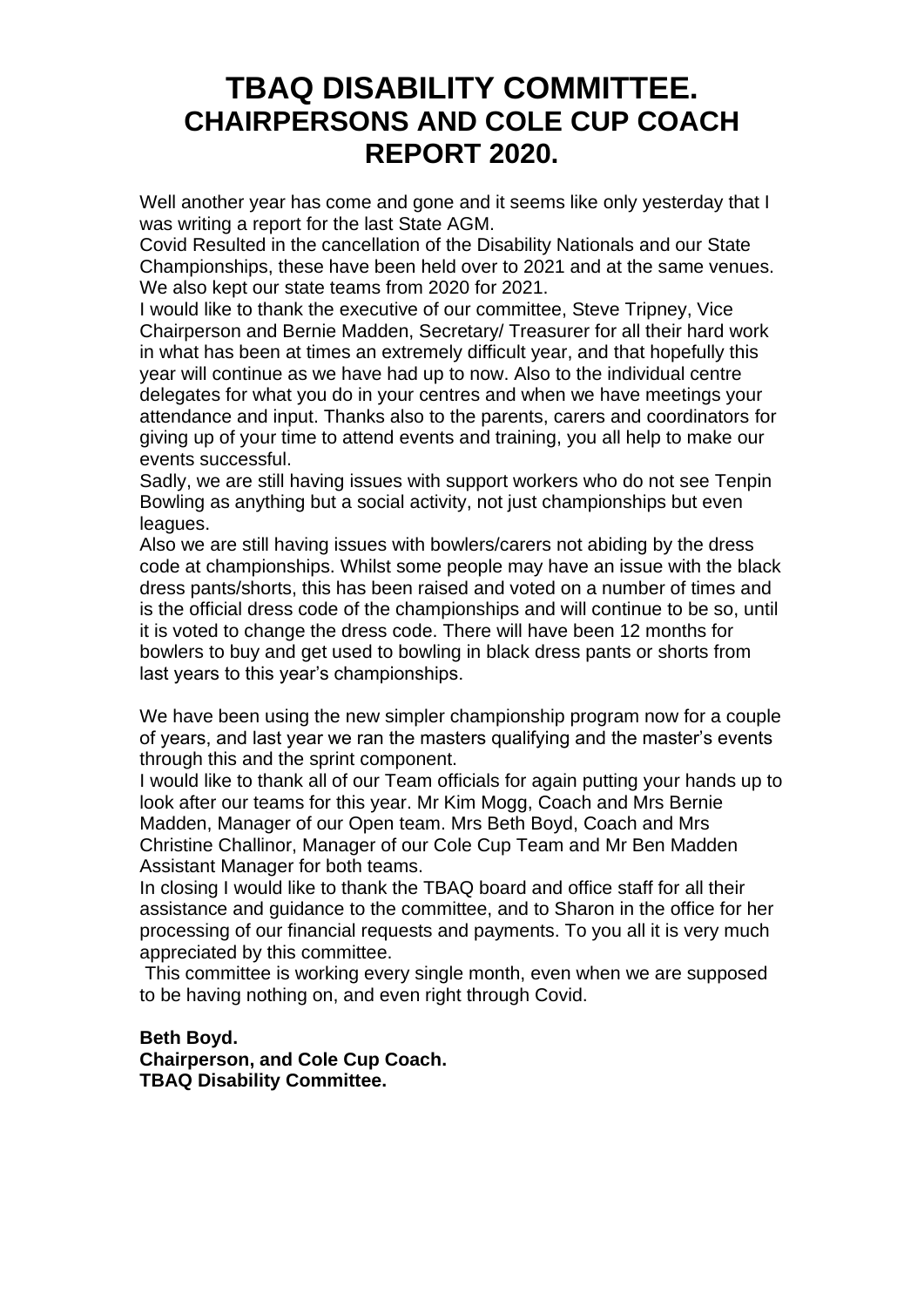

#### **6 May 2021 AGM REPORT FROM SQJC**

The last 12 months have certainly been challenging; however it is good to see participation back in our sport after the COVID effected year of 2020 (and 2021)

The 2020 Zone Championships in February 2020 was heavily support with approx. 80 entrants from across South Queensland, and was to be a forerunner to the Junior National Championships, which as we know was sadly cancelled due to COVID. Was due to be the first time since 2008 that the event was held in Queensland, and it appears that opportunity has passed for at least the next few years, with TBA partnering with Strike 3 to host a combined National Championships in Hobart each July.

The 2020 Shield Team consisted of the following athletes Cameron Stein ©, Mitchell Williams, Matthew Purser, Blake Walsh, Jordan Harrold, Travis Kloer and Matthew Bottomley. Tiarna Tirendi ©, Jessica Canfield, Hannah Clark, Emily Gollagher, Jasmine Brady, Aimee Steinback & Rachael Graham

Those aging out in 2020 were Cameron, Mitchell, Matthew & Tiarna. While Tiarna & Mitchell have drafted in the past, this was to be their one and only SQ representation.

In late 2020 we did manage to hold the 6th Annual Queensland Junior Cup, although not ranked we felt important to hold the event to keep the history alive – and also give the athletes a chance to compete one last time in 2020. We had 2 Queensland winners in Jackson Buckingham & Jessica Canfield, but the event was heavily impacted with limited interstate participants.

Tasmania Crew need to be recognised after they supporting this (and the 2021) event with good numbers. We also had a few former winners return to spectate for the weekend, which is a terrific reflection on the reputation and prestige in which this event is regarded.

Last weekend, we also held the 7th annual QJC at Caboolture. The new format saw a good return to numbers (63 + 41 re entries) which every state returning with some competitors. Emily Meehan & Blake Walsh took out the open event, but local bowler Dean Linsdell in his first ever tournament took out the Graded Division. Later in 2021 we are looking to launch our State Ranking & a few other events to create a much stronger pathway for our athletes.

Some exciting times lay ahead.

Nathan Stein SQJC President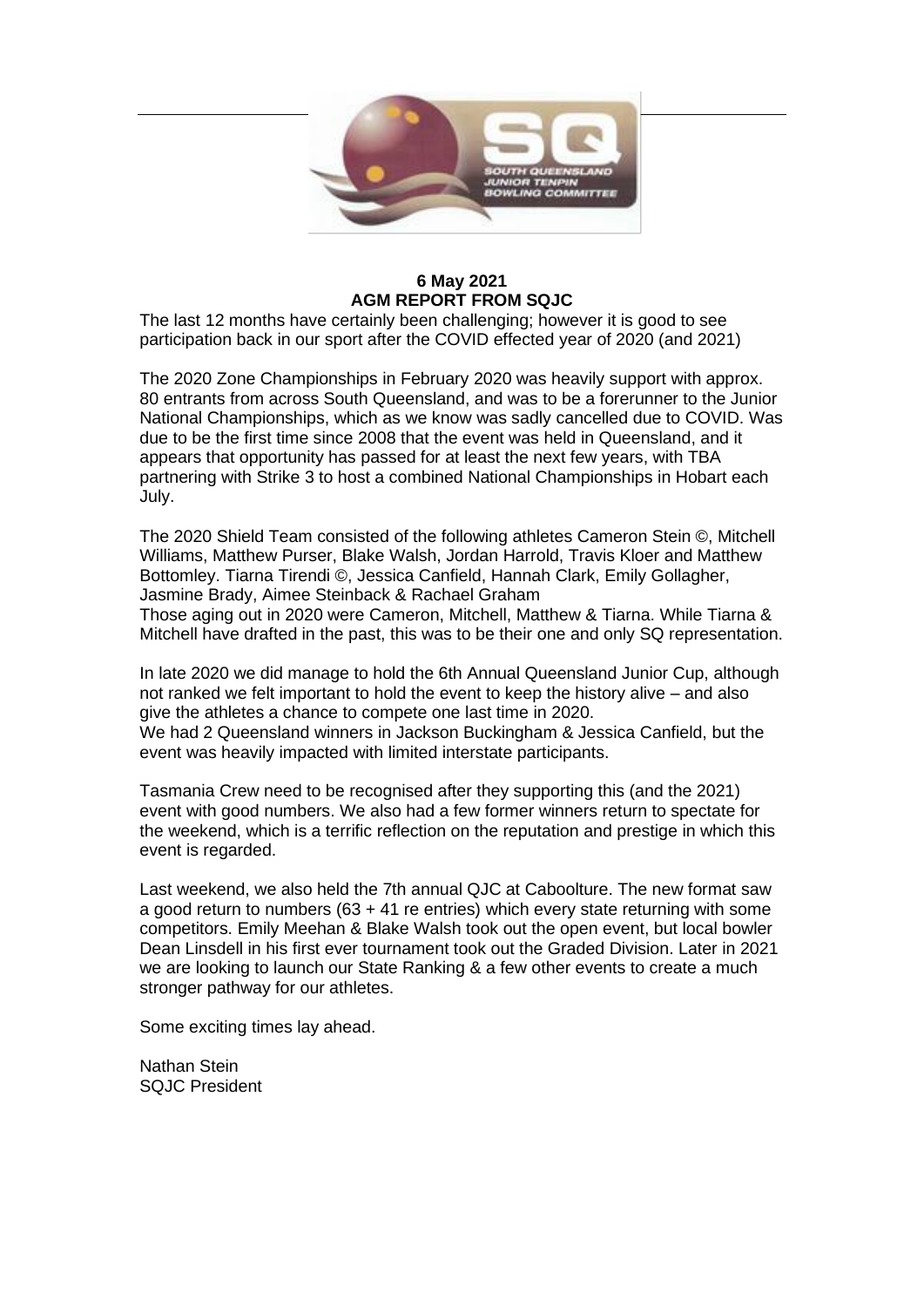

# NQAC Coordinators Report 2021

The 42<sup>nd</sup> North Qld Intercity Shield was held at the Townsville Tenpin and Fun Centre during the period of the May Day weekend 2021.

On Saturday the 1<sup>st</sup> of May at 07.00am the NQ Intercity Shield commenced with the Opening Ceremony which included the march pass, speeches by invited dignitaries, the reading of the bowler's oath as well as one male and one female being selected as the King & Queen to bowl the first ball.

There are 6 Local Associations, Mt Isa, Cairns, Atherton, Townsville, Burdekin and Mackay, who play in NQ Intercity Shield.

This is a 5-person team event, played over 2 rounds, in four divisions consisting of 1 Female team and 1 Male team in the Division One and 1 Female team and 1 Male team in the Division Two.

Each team consists of no more than 7 bowlers and the tournament is held over 3 days.

There were approx. 140 bowlers plus coaches and managers who attend this tournament.

The winner of each division is the team with the highest number of points at the conclusion of the tournament. The winner of the Intercity Shield is determined by the highest total number of points received by the 4 divisions from 1 Adult Association/Sub Committee at the conclusion of the tournament.

### NQIS Divisional Winners

| Division One Men Mackay   |  | Division One Women Mackay   |  |
|---------------------------|--|-----------------------------|--|
| Division Two Men Atherton |  | Division Two Women Burdekin |  |
|                           |  |                             |  |

Overall NQ Intercity Shield Association Burdekin

All Star Team: The top 5 men and top 5 women with the highest average from the Scratch Teams and the top 5 men and top 5 women who bowl most over their starting average from the Handicap Teams are named in the All-Star Teams. The Bowlers must have bowled 2/3 or more of the Intercity Shield games.

#### Division One Men **Division** Division One Ladies

| 1. Brendan Muscat                                                                                                                                                                                                                                                                                                                                                                                                                                                                          | Avg 222.4 MKY | 1. Lauren Proctor                                                                                                                                                                                                                                                                                                                                          | Avg 203.4 MKY |
|--------------------------------------------------------------------------------------------------------------------------------------------------------------------------------------------------------------------------------------------------------------------------------------------------------------------------------------------------------------------------------------------------------------------------------------------------------------------------------------------|---------------|------------------------------------------------------------------------------------------------------------------------------------------------------------------------------------------------------------------------------------------------------------------------------------------------------------------------------------------------------------|---------------|
| 2. Jarrod Langford                                                                                                                                                                                                                                                                                                                                                                                                                                                                         | Avg 219.1 BKN | 2. Marissa Rossberg                                                                                                                                                                                                                                                                                                                                        | Avg 190.4 TSV |
| 3. Matthew Dickson                                                                                                                                                                                                                                                                                                                                                                                                                                                                         | Avg 214.1 CNS | 3. Brenda Carr                                                                                                                                                                                                                                                                                                                                             | Avg 184.7 BKN |
| 4. Lleyton Nucifora                                                                                                                                                                                                                                                                                                                                                                                                                                                                        | Avg 212.2 BKN | 4. Krystal Tognola                                                                                                                                                                                                                                                                                                                                         | Avg 177.1 CNS |
| 5. Ralph Strecker                                                                                                                                                                                                                                                                                                                                                                                                                                                                          | Avg 211.4 MK  | 5. Roslyn Davis                                                                                                                                                                                                                                                                                                                                            | Avg 176.8 TSV |
| Division Two Men (with H-Cap)                                                                                                                                                                                                                                                                                                                                                                                                                                                              |               | Division Two Women (with H-Cap)                                                                                                                                                                                                                                                                                                                            |               |
| $\blacksquare$ $\blacksquare$ $\blacksquare$ $\blacksquare$ $\blacksquare$ $\blacksquare$ $\blacksquare$ $\blacksquare$ $\blacksquare$ $\blacksquare$ $\blacksquare$ $\blacksquare$ $\blacksquare$ $\blacksquare$ $\blacksquare$ $\blacksquare$ $\blacksquare$ $\blacksquare$ $\blacksquare$ $\blacksquare$ $\blacksquare$ $\blacksquare$ $\blacksquare$ $\blacksquare$ $\blacksquare$ $\blacksquare$ $\blacksquare$ $\blacksquare$ $\blacksquare$ $\blacksquare$ $\blacksquare$ $\blacks$ |               | 1 $\Gamma$ : $\Gamma$ . $\Gamma$ . $\Gamma$ . $\Gamma$ . $\Gamma$ . $\Gamma$ . $\Gamma$ . $\Gamma$ . $\Gamma$ . $\Gamma$ . $\Gamma$ . $\Gamma$ . $\Gamma$ . $\Gamma$ . $\Gamma$ . $\Gamma$ . $\Gamma$ . $\Gamma$ . $\Gamma$ . $\Gamma$ . $\Gamma$ . $\Gamma$ . $\Gamma$ . $\Gamma$ . $\Gamma$ . $\Gamma$ . $\Gamma$ . $\Gamma$ . $\Gamma$ . $\Gamma$ . $\$ |               |

| 1. Lauren Proctor   | Avg 203.4 MKY |
|---------------------|---------------|
| 2. Marissa Rossberg | Avg 190.4 TSV |
| 3. Brenda Carr      | Avg 184.7 BKN |
| 4. Krystal Tognola  | Avg 177.1 CNS |
| 5. Roslyn Davis     | Avg 176.8 TSV |
|                     |               |

| 1. Alex Moriconi | Avg 223.3 ATH | 1. Eileen Baker  | Avg 216.3 BKN |
|------------------|---------------|------------------|---------------|
| 2. Connor Keyzer | Avg 217.8 CNS | 2. Helen O'Bryan | Avg 213.4 ATH |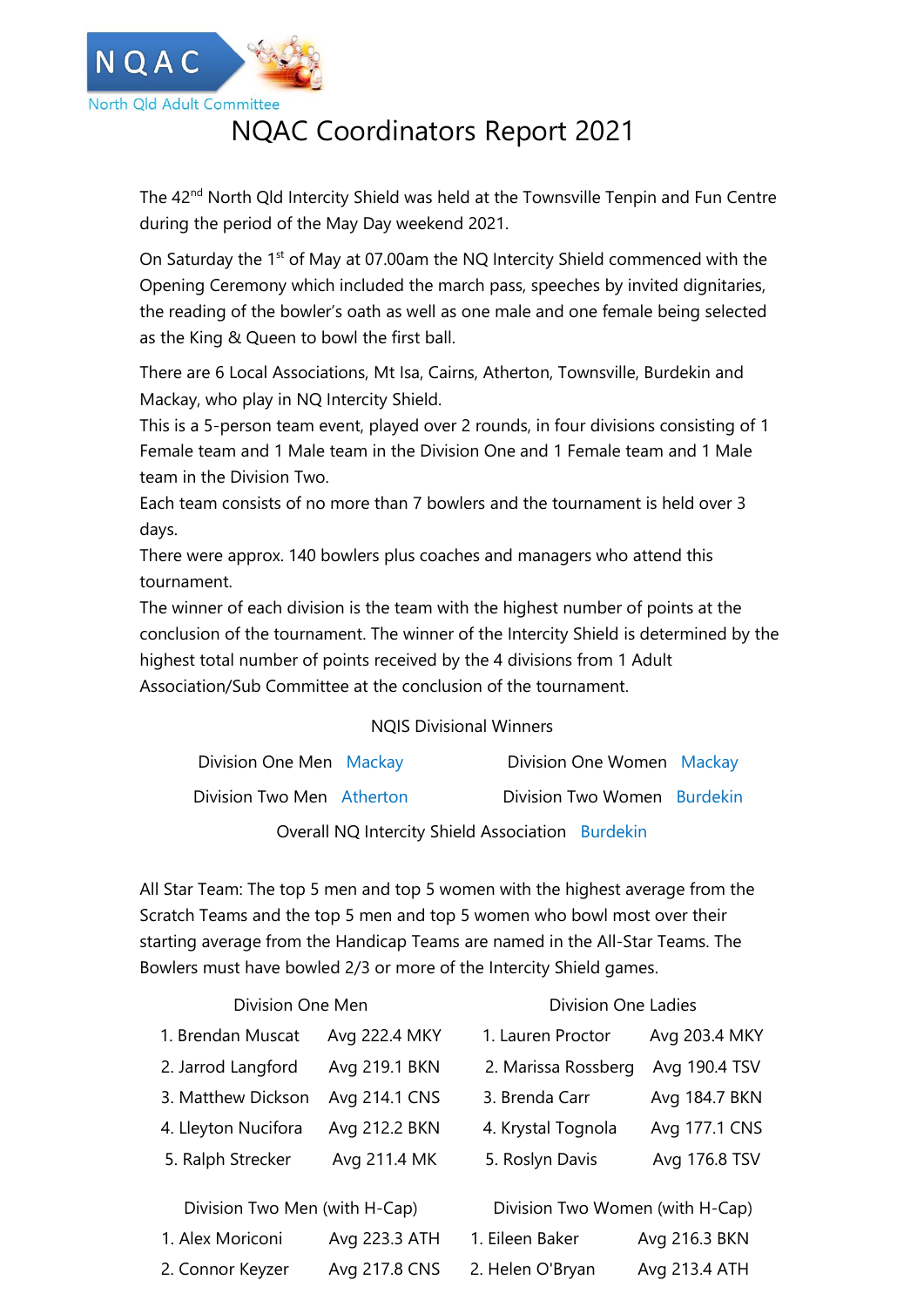| 3. Bevan Fagg      | Avg 217.1 BKN | 3. Elaine Milligan | Avg 213.0 ISA |
|--------------------|---------------|--------------------|---------------|
| 4. Kris Hampson    | Avg 215.3 TSV | 4. Carole Cowley   | Avg 212.5 ISA |
| 5. Steven Milligan | Avg 212.9 ISA | 5. Bree Fagg       | Avg 212.2 BKN |

The Tenpin Bowling Association Townsville did an excellent job to host the NQIS especially when Cairns Go Bowling were not able to hold the event due to COVID-19 restrictions.

TBAT only had a couple months to put it all together and we would like to thank them for the great effort.

The NQ Intercity Tournament was a great success and all bowlers enjoyed both the bowling and the social side.

The NQ Championships and Masters is scheduled for the 23<sup>rd</sup> & 24<sup>th</sup> of October 2021. The NQ Championships and Masters has not been held for many years and North Queensland is looking forward to once again restarting this tournament.

In NQ there has been moment by members to establish tournaments such as the Mike Carney Memorial Tenpin Tour - Q Tour North, Lexus Open, Mackay Open and the Atherton Avalanche as well as local association tournaments.

It is a big undertaking for those to organise these events as well as for the bowlers to travel.

Some tournaments require bowlers to travel 11 – 13 hours to participate.

On Friday the 30<sup>th</sup> of April, the North Queensland Adult Committee held the AGM and the following members were elected to these positions.

| NQAC Co-ordinator                        | Bob Doyle      |
|------------------------------------------|----------------|
| NQAC TBAQ Representative                 | Frank Nucifora |
| NQAC TBAQ Adult Committee Representative | Tyson Jones    |

Congratulations to these members and I look forward to working with them into the future.

Regards,

Bob Doyle

NQAC Co-ordinator